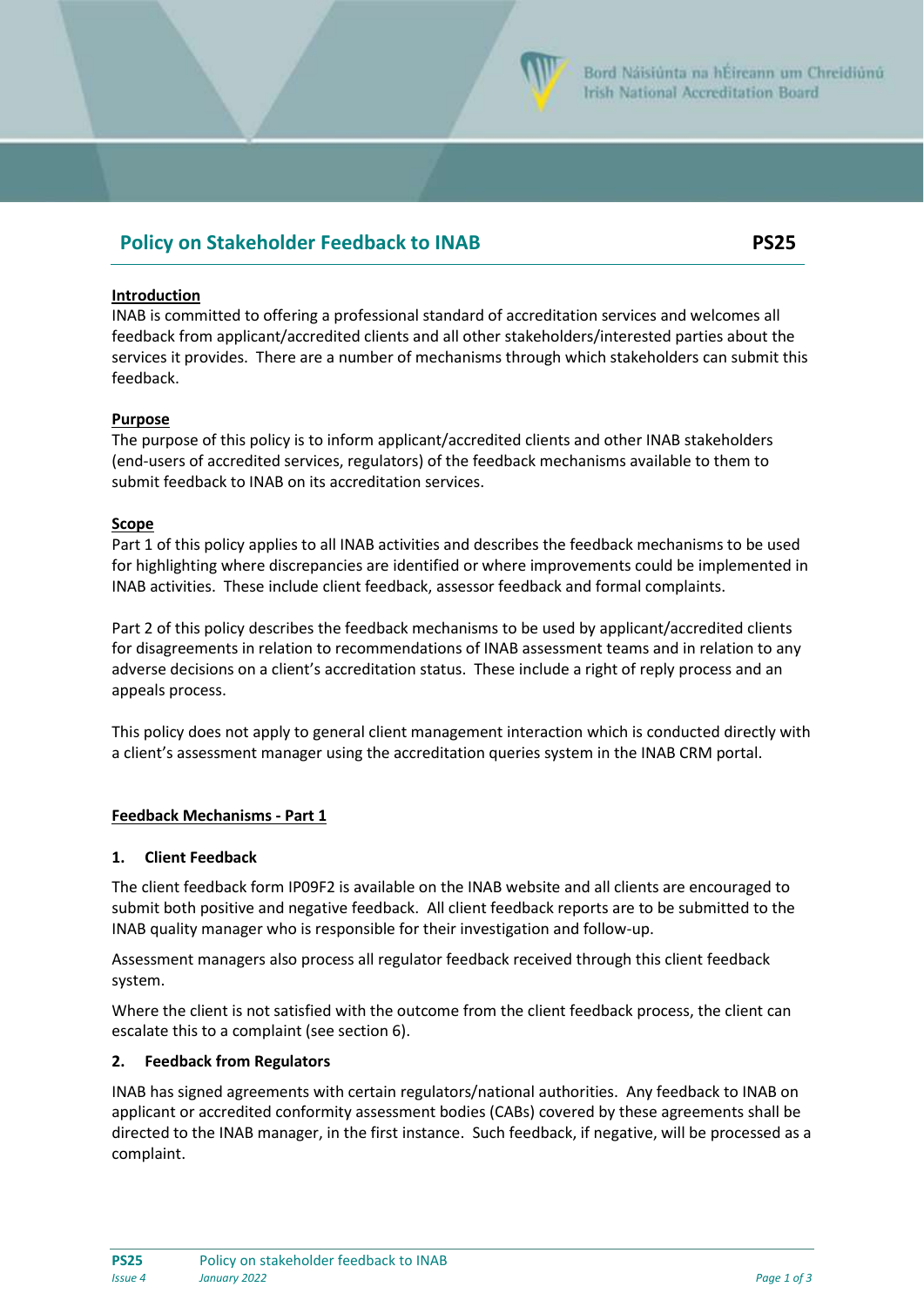# **3. Other End User Feedback (e.g. members of public using INAB accredited services)**

INAB will from time to time receive negative feedback from a third party about the activities of accredited or applicant CABs.

It is acknowledged that accredited CABs are ultimately responsible for the correctness and validity of the accredited service provided and therefore, INAB will request that in the first instance, the CAB addresses any negative feedback/complaint through its own complaint handling procedure. When negative feedback or a complaint is made against an organisation applying for accreditation, INAB shall take all necessary measures to preserve the confidentiality of the applicant organisation and shall not divulge or confirm that the organisation is an applicant.

## **4. CRM – Accreditation Queries**

There is a query system on the INAB client portal. All clients are requested to use this mechanism to submit queries in relation to their accreditation. The assigned assessment manager will review and respond through the CRM.

## **5. Assessor Feedback**

Assessors/experts who identify discrepancies or anomalies in INAB activities (e.g. where assessors/experts are unable to comply with a specific element of a procedure) shall report the discrepancy or anomaly to the quality manager who will use the internal feedback process in INAB to address the issue identified.

Assessors/experts are also encouraged, in line with INAB's policy for continual improvement, to provide feedback to the management of INAB on areas where operational activities and procedures could be improved.

## **6. Complaints**

Complaints are to be submitted in writing to the manager of INAB clearly stating the nature of the issue, and containing the name and contact details of the complainant. The manager of INAB reviews the complaint submitted to evaluate the complaint and assigns it to the quality manager for investigation. Where it is not possible to verify the source or authenticity of the complaint, INAB will not proceed further with such submissions.

Complaints are accepted if they are relevant to INAB or to activities pertaining to the scope of accredited CABs or to activities which could bring INAB accreditation into disrepute.

Further details on the complaint process are found in INAB regulations available o[n www.inab.ie](http://www.inab.ie/)